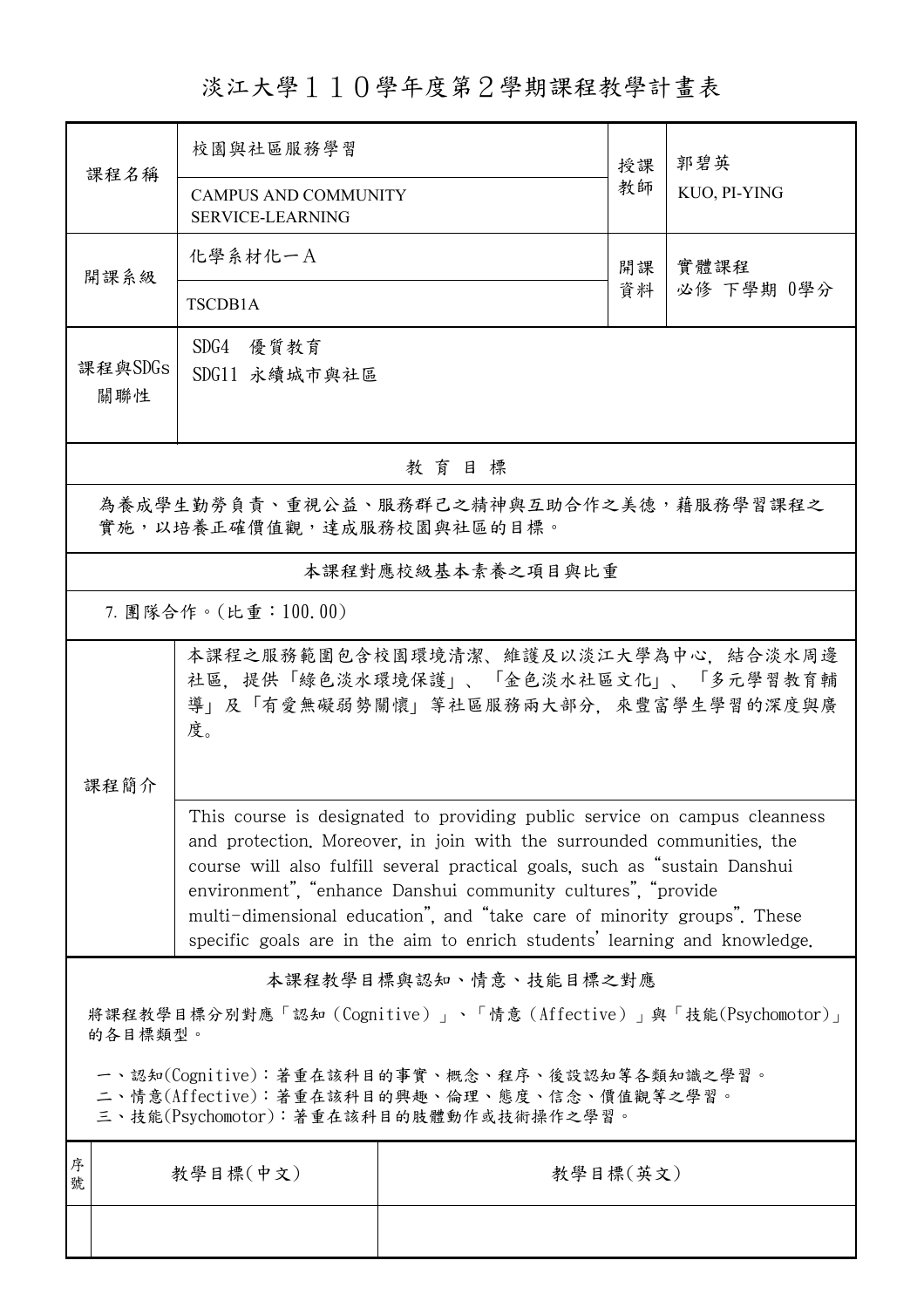| -1             | 為教育學生服務校園、關懷社<br>養成負責、勤勞、守時之美<br>並從服務中獲得學習的效果。<br>區,<br>德. |                      |                 | It is to teach students to serve the campus and care<br>about the community and thereby nurture the<br>virtues of responsibility, diligence and punctuality<br>and from service obtain a learning effect. |         |  |  |  |
|----------------|------------------------------------------------------------|----------------------|-----------------|-----------------------------------------------------------------------------------------------------------------------------------------------------------------------------------------------------------|---------|--|--|--|
|                |                                                            |                      |                 | 教學目標之目標類型、核心能力、基本素養教學方法與評量方式                                                                                                                                                                              |         |  |  |  |
| 序號             | 目標類型                                                       | 院、系(所)<br>核心能力       | 校級<br>基本素養      | 教學方法                                                                                                                                                                                                      | 評量方式    |  |  |  |
| 1              | 認知                                                         |                      | $7\phantom{.0}$ | 講述、實作                                                                                                                                                                                                     | 實作、活動參與 |  |  |  |
|                | 授課進度表                                                      |                      |                 |                                                                                                                                                                                                           |         |  |  |  |
| 週次             | 日期起訖                                                       | 內 容 (Subject/Topics) |                 |                                                                                                                                                                                                           | 備註      |  |  |  |
| 1              | $111/02/21$ ~<br>111/02/25                                 | 課程介紹及注意事項            |                 |                                                                                                                                                                                                           |         |  |  |  |
| $\overline{2}$ | $111/02/28$ ~<br>111/03/04                                 | 校園環境維護               |                 |                                                                                                                                                                                                           |         |  |  |  |
| 3              | $111/03/07$ ~<br>111/03/11                                 |                      | 校園環境維護          |                                                                                                                                                                                                           |         |  |  |  |
| $\overline{4}$ | $111/03/14$ ~<br>111/03/18                                 | 校園環境維護               |                 |                                                                                                                                                                                                           |         |  |  |  |
| 5              | $111/03/21$ ~<br>111/03/25                                 | 校園環境維護               |                 |                                                                                                                                                                                                           |         |  |  |  |
| 6              | $111/03/28$ ~<br>111/04/01                                 | 教學觀摩週                |                 |                                                                                                                                                                                                           |         |  |  |  |
| 7              | $111/04/04$ ~<br>111/04/08                                 | 教學行政觀摩               |                 |                                                                                                                                                                                                           |         |  |  |  |
| 8              | $111/04/11$ ~<br>111/04/15                                 | 校園環境維護               |                 |                                                                                                                                                                                                           |         |  |  |  |
| 9              | $111/04/18$ ~<br>111/04/22                                 | 校園環境維護               |                 |                                                                                                                                                                                                           |         |  |  |  |
| 10             | $111/04/25$ ~<br>111/04/29                                 | 期中考試週                |                 |                                                                                                                                                                                                           |         |  |  |  |
| 11             | $111/05/02$ ~<br>111/05/06                                 |                      | 校園環境維護          |                                                                                                                                                                                                           |         |  |  |  |
| 12             | $111/05/09$ ~<br>111/05/13                                 | 校園環境維護               |                 |                                                                                                                                                                                                           |         |  |  |  |
| 13             | $111/05/16$ ~<br>111/05/20                                 | 校園環境維護               |                 |                                                                                                                                                                                                           |         |  |  |  |
| 14             | $111/05/23$ ~<br>111/05/27                                 |                      | 校園環境維護          |                                                                                                                                                                                                           |         |  |  |  |
| 15             | $111/05/30$ ~<br>111/06/03                                 | 端午節放假                |                 |                                                                                                                                                                                                           |         |  |  |  |
| 16             | $111/06/06$ ~<br>111/06/10                                 |                      | 校園環境維護          |                                                                                                                                                                                                           |         |  |  |  |
| 17             | $111/06/13$ ~<br>111/06/17                                 | 校園環境維護               |                 |                                                                                                                                                                                                           |         |  |  |  |
| 18             | $111/06/20$ ~<br>111/06/24                                 | 期末考試週                |                 |                                                                                                                                                                                                           |         |  |  |  |
|                |                                                            |                      |                 |                                                                                                                                                                                                           |         |  |  |  |